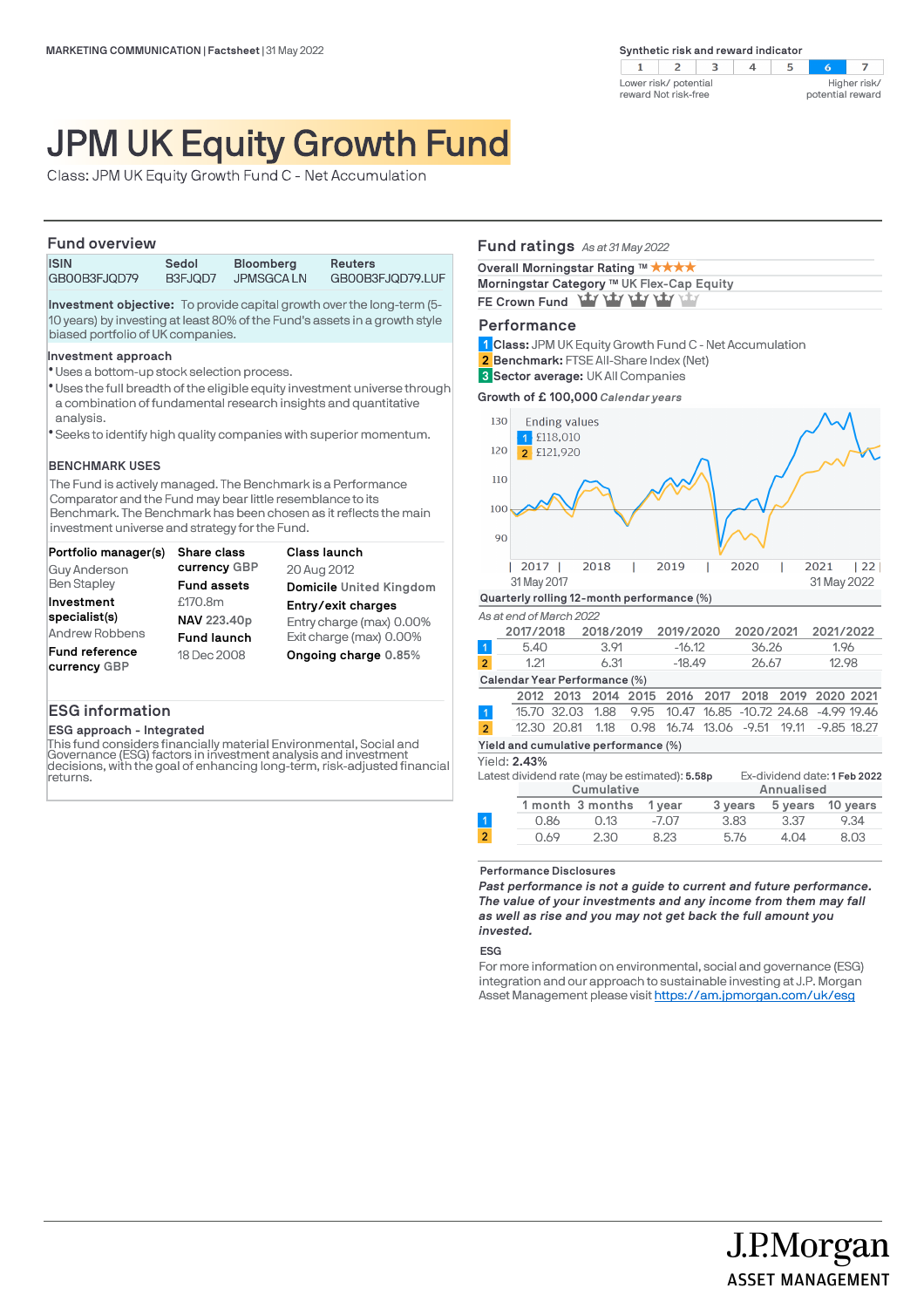# **Portfolio analysis**

| <b>Measurement</b>        | 3 years | 5 years |  |
|---------------------------|---------|---------|--|
| Correlation               | 0.89    | 0.90    |  |
| Alpha (%)                 | $-1.83$ | $-0.65$ |  |
| Beta                      | 1.00    | 1.00    |  |
| Annualised volatility (%) | 17.33   | 15.01   |  |
| Sharpe ratio              | 0.25    | 0.30    |  |
| Tracking error (%)        | 8.01    | 6.50    |  |
| Information ratio         | $-0.12$ | $-0.11$ |  |

# **Holdings**

| Top 10          | Sector                                         | % of assets |
|-----------------|------------------------------------------------|-------------|
| Shell           | Oil. Gas And Coal                              | 9.5         |
| BP              | Oil. Gas And Coal                              | 5.9         |
| AstraZeneca     | Pharmaceuticals<br>And Biotechnology           | 5.1         |
| Diageo          | <b>Beverages</b>                               | 4.4         |
| Glencore        | <b>Industrial Metals</b><br>And Mining         | 3.3         |
| Relx            | Media                                          | 2.8         |
| <b>Barclays</b> | Banks                                          | 2.8         |
| Anglo American  | <b>Industrial Metals</b><br>And Mining         | 2.5         |
| Lloyds Banking  | Banks                                          | 2.4         |
| 3i Group        | Investment Banking<br>And Brokerage<br>Service | 2.3         |

| Sectors (%)                                        |      | <b>Compared to benchmark</b> |  |  |
|----------------------------------------------------|------|------------------------------|--|--|
| Oil, Gas And Coal                                  | 15.8 | $+4.6$                       |  |  |
| <b>Industrial Support Services</b>                 | 7.6  | $+4.4$                       |  |  |
| Banks                                              | 7.4  | $-1.1$                       |  |  |
| Investment Banking And<br><b>Brokerage Service</b> | 7.1  | $+4.4$                       |  |  |
| Industrial Metals And Mining                       | 6.4  | $-1.3$                       |  |  |
| Media                                              | 5.8  | $+2.8$                       |  |  |
| Software And Computer Services                     | 5.8  | $+4.5$                       |  |  |
| Pharmaceuticals And<br>Biotechnology               | 5.4  | $-5.3$                       |  |  |
| <b>Electronic And Electrical</b><br>Equipment      | 5.0  | $+4.1$                       |  |  |
| <b>Beverages</b>                                   | 4.9  | $+1.1$                       |  |  |
| Others                                             | 28.1 | $-18.9$                      |  |  |
| Cash                                               | 0.7  | $+0.7$                       |  |  |